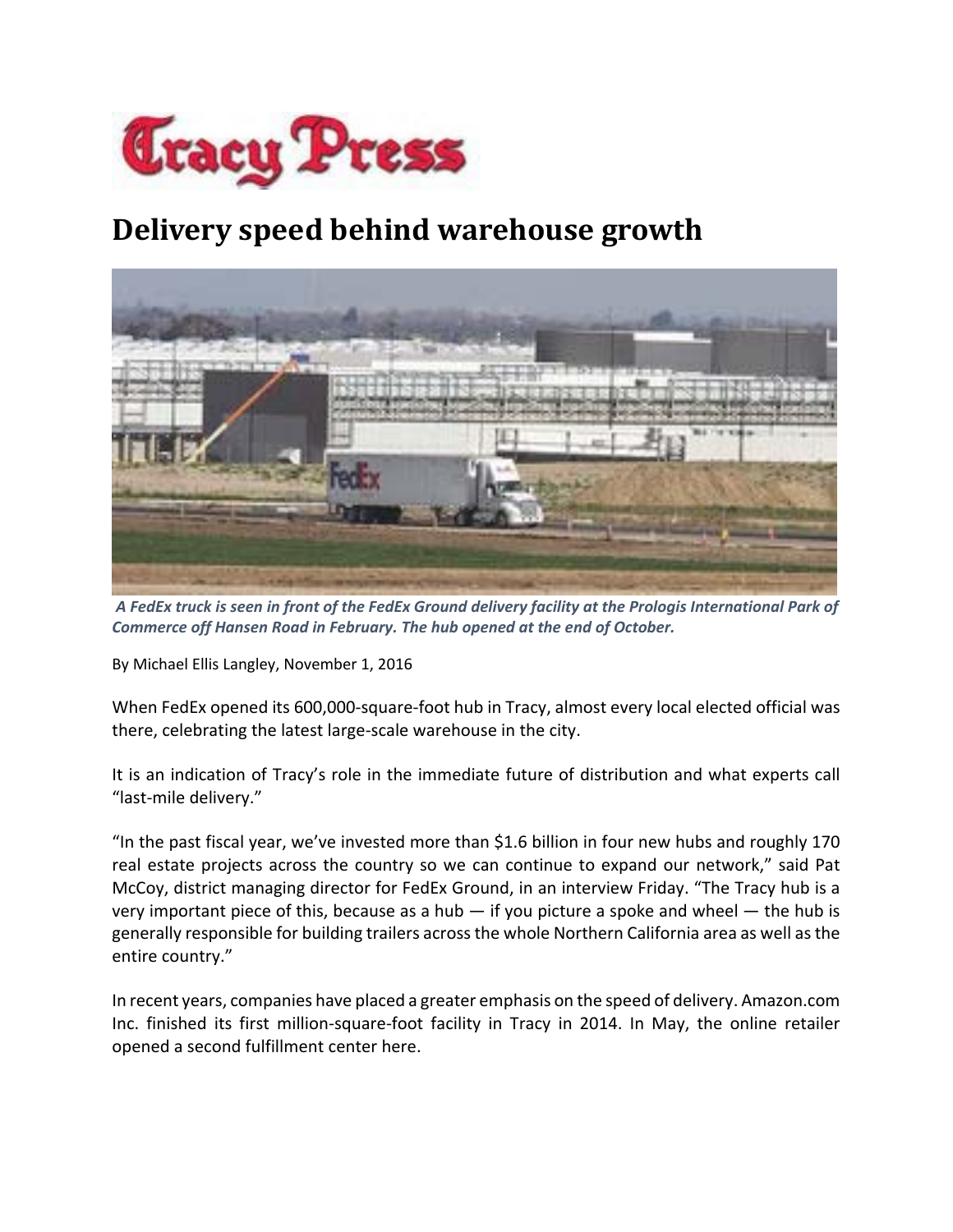John Boyd Jr. — a principal with The Boyd Co. Inc. and a consultant for companies looking to expand to towns across America — is familiar with the area. Last year, his company placed Tracy on a list of the top 25 cities in the nation for distribution. He said that companies are trying to locate close to their customers and close the gap between a product and a buyer — called lastmile delivery.

"People want instant gratification. They don't want to wait any more. The holy grail of e‐ commerce is no longer next-day delivery — it's same-day delivery," Boyd said Tuesday. "You're in a terrific location to work with these trends rather than against them."

Amazon spokeswoman Ashley Robinson said Monday that last‐mile delivery is one of the factors that makes Tracy one of the few cities in the world with two Amazon fulfillment centers.

"From our perspective, we can increase inventory, reduce shipping time by building our fulfillment network and building a second fulfillment center in Tracy," she said. "Our ability to expand customer benefit, that's all looking at the customer and what customer demands are."

Even FedEx is tweaking its business model to adapt to a growing demand for home delivery.

"It's no surprise that e‐commerce is driving much of our business right now. The continued growth of e‐commerce really allows us to get into these residential neighborhoods at a higher rate," McCoy said.

FedEx's Tracy hub will serve a new type of smaller, automated distribution center — including one under construction right now in Hayward.

"It gives the ability to build loads for all over the country, having such a large distribution center. The very good thing that we're super excited about being in Tracy isthe accessto the Bay," McCoy said.

Distribution centers have been criticized by the City Council for not providing head‐of‐household jobs. Boyd said the centers should be evaluated like entry-level jobs — positions that might not lead economic indicators but are important in people's lives.

"They (need to) see the value of the jobs that these places bring," Boyd said of city leaders. "It's a great transition for kids out of high school or people out of retail to get into the corporate atmosphere."

For her part, Robinson said Amazon's experience with thousands of local workers at both facilities had been very positive.

"In Tracy, we've found an amazingly dedicated workforce," she said.